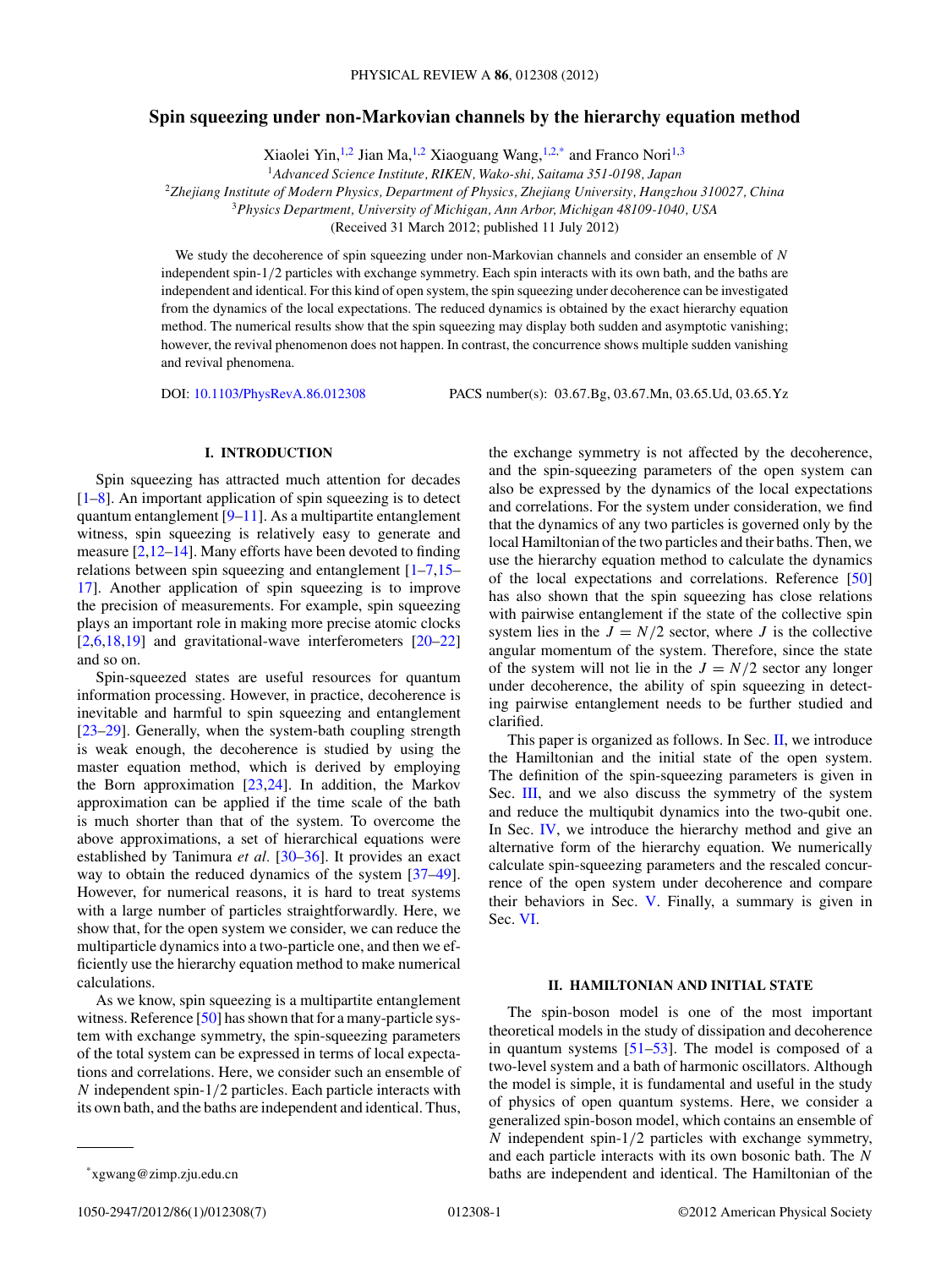<span id="page-1-0"></span>total system is  $(h = 1)$ 

$$
H = HS + HB + HSB
$$
  
= 
$$
\sum_{\alpha=1}^{N} \frac{\omega_0}{2} \sigma_{\alpha z} + \sum_{k} \omega_k b_k^{\dagger} b_k + \sum_{\alpha=1}^{N} \sum_{k} g_{\alpha k} \sigma_{\alpha x} (b_k^{\dagger} + b_k),
$$
 (1)

where the first term is the Hamiltonian of the system with  $\sigma_{k\alpha}(\alpha = x, y, z)$  being the Pauli matrices for the *k*th spin and  $\omega_0$  being the frequency for all qubits. The second term describes the bosonic bath, where  $b_k$  and  $b_k^{\dagger}$  are the creation and annihilation operators of the *k*th mode with frequency *ωk*. The system-bath coupling is characterized by the third term, with  $g_{\alpha k}$  being the coupling strength for qubit  $\alpha$ . Here, we study *N* independent baths, i.e., the bath can be divided into *N* parts, and  $g_{\alpha k}$  is only nonzero when mode *k* belongs to the *α*th part.

The initial state of the total system is set to be a product state,

$$
\rho_T(0) = \rho_S(0) \otimes \rho_B(0), \tag{2}
$$

in which the system and bath are uncorrelated. The bath is in a thermal state,

$$
\rho_B(0) = \prod_k \frac{\exp(-\beta \omega_k b_k^{\dagger} b_k)}{Z_k},
$$
\n(3)

with the inverse temperature  $\beta = 1/(k_B T)$  and partition function  $Z_k = \text{Tr} \exp(-\beta \omega_k b_k^{\dagger} b_k)$  for mode *k*, and in this paper we take  $k_B = 1$ . For  $\rho_S(0) = |\Psi(0)\rangle \langle \Psi(0)|$ , we choose a standard one-axis twisted state [\[1\]](#page-5-0),

$$
|\Psi(0)\rangle = e^{-i\theta J_x^2/2} |1 \cdots 1\rangle, \tag{4}
$$

with

$$
J_{\alpha} = \frac{1}{2} \sum_{k=1}^{N} \sigma_{k\alpha} \tag{5}
$$

being the total angular momentum operators and  $|1 \cdots 1 \rangle$  being the ground state of  $J_z$ . This state is prepared by the one-axis twisted Hamiltonian  $H = \chi J_x^2$ , with the coupling constant  $\chi$ and  $\theta = 2\chi t$  being the twist angle. For our case, the system of *N* spin-1*/*2 behaves like an effective large spin *N/*2.

## **III. SPIN SQUEEZING AND REDUCING THE MULTIQUBIT DYNAMICS INTO A TWO-QUBIT ONE**

In this section, we give the definitions of two spin-squeezing parameters. By discussing the symmetry of the open system under consideration, we know that the spin squeezing can be expressed by the local expectations and correlations. Since we can reduce the multiqubit dynamics into a two-qubit one, the spin squeezing can then be calculated by the dynamics of the local expectations and correlations.

#### **A. Spin-squeezing definitions**

There are various measures of spin squeezing related to various inequality criteria  $[1-3,5,8]$ , and we consider two of them as follows:

$$
\xi_{\text{KU}}^2 = \frac{4(\Delta J_\perp)_{\text{min}}^2}{N},\tag{6}
$$

$$
\xi_{\rm T}^2 = \frac{\lambda_{\rm min}}{\langle \vec{J}^2 \rangle - \frac{N}{2}}.\tag{7}
$$

Here, the minimization in the first equation is over all directions denoted by  $\perp$ , which are perpendicular to the mean spin direction  $\langle J \rangle / |\langle J \rangle|$ .  $\lambda_{\min}$  in the second equation is the minimal eigenvalue of the matrix

$$
\Gamma = (N - 1)\gamma + \mathbf{C},\tag{8}
$$

where

$$
\gamma_{kl} = \mathbf{C}_{kl} - \langle J_k \rangle \langle J_l \rangle, \quad k, l \in \{x, y, z\},\tag{9}
$$

is the covariance matrix and

$$
\mathbf{C}_{kl} = \frac{1}{2} \langle J_l J_k + J_k J_l \rangle \tag{10}
$$

is the global correlation matrix. The parameter  $\xi_{\text{KU}}^2$  was defined by Kitagawa and Ueda [\[1\]](#page-5-0), and  $\xi_T^2$  was defined by Tóth *et al.* [\[5\]](#page-5-0). If  $\xi_T^2$  < 1, spin squeezing occurs, and we can safely say that the multipartite state is entangled  $[5,8]$ .

From the definitions, we know that the spin-squeezing parameters are based on the expectations and correlations of the collective operators. For the limitation of the hierarchy equation method, it is hard to calculate the decoherence of a many-particle system straightforwardly.

### **B. Simplification of the spin-squeezing parameters**

Since the baths are independent and identical, the exchange symmetry is not affected by decoherence. Therefore, the global expectations or correlations of collective operators can be written as [\[50\]](#page-6-0)

$$
\langle J_{\alpha}\rangle = \frac{N}{2} \langle \sigma_{1\alpha}\rangle,\tag{11}
$$

$$
\langle J_{\alpha}^2 \rangle = \frac{N}{4} + \frac{N(N-1)}{4} \langle \sigma_{1\alpha} \sigma_{2\alpha} \rangle, \tag{12}
$$

$$
\langle [J_{\alpha},J_{\beta}]_{+}\rangle = \frac{N(N-1)}{4} \langle [\sigma_{1\alpha},\sigma_{2\beta}]_{+}\rangle, (\alpha \neq \beta), \quad (13)
$$

which only depend on the expectation values of the local Pauli operators, e.g.,  $\langle \sigma_{1\alpha} \sigma_{2\beta} \rangle$  and  $\langle \sigma_{1\alpha} \rangle$ .

The initial one-axis twisted state we use here has a parity symmetry leading to  $\langle J_x \rangle = \langle J_y \rangle = 0$ , namely, the mean-spin direction is along the *z* axis. Moreover, the mean-spin direction does not change during decoherence. The proof is given as follows.

The Hamiltonian (1) displays only one symmetry, i.e., the parity symmetry. The parity operator is given by

$$
\Pi = \Pi_1 \otimes \Pi_2
$$
  
=  $(-1)^{\mathcal{N}} \otimes (-1)^{\sum_k a_k^{\dagger} a_k}$   
=  $(-1)^{\mathcal{N} + \sum_k a_k^{\dagger} a_k}$ , (14)

where  $\mathcal{N} = J_z + N/2$  describes the numbers of excitations of up spins. Obviously, we have

$$
\Pi H \Pi = H,\tag{15}
$$

$$
\Pi_1 \rho_S(0) \Pi_1 = \rho_S(0),\tag{16}
$$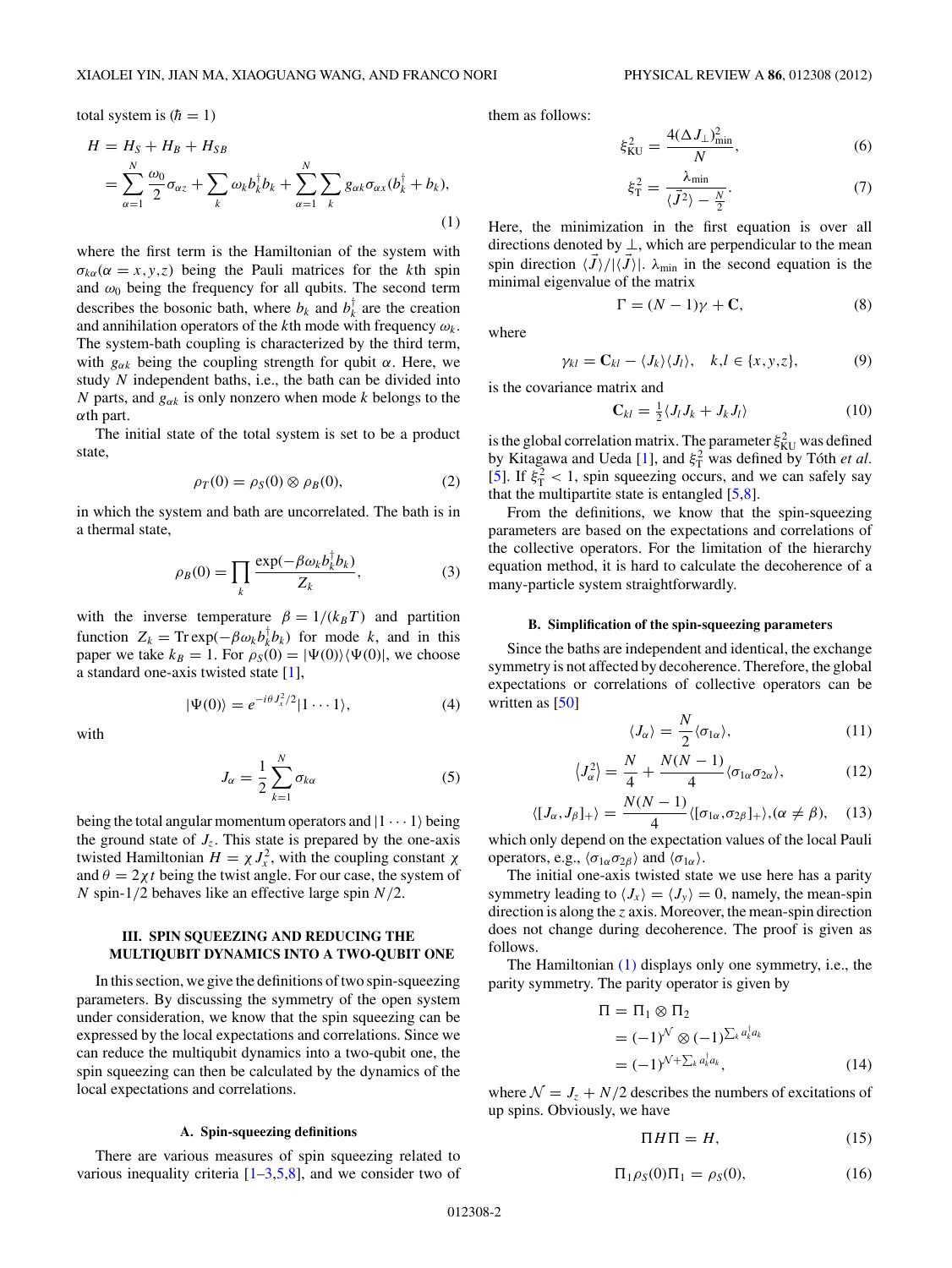$$
\Pi_2 \rho_B(0) \Pi_2 = \rho_B(0), \tag{17}
$$

$$
\Pi \rho_T(0) \Pi = \rho_T(0); \tag{18}
$$

<span id="page-2-0"></span>namely, the Hamiltonian and the initial state have a fixed parity. Since the exchange symmetry leads to  $\langle J_x \rangle = N \langle \sigma_{1x} \rangle / 2$ , we obtain

$$
\langle \sigma_{1x} \rangle = \text{Tr}[\sigma_{1x} U(t) \rho_T(0) U^{\dagger}(t)]
$$
  
\n
$$
= \text{Tr}[\sigma_{1x} \Pi[\Pi U(t) \Pi][\Pi \rho_T(0) \Pi][\Pi U^{\dagger}(t) \Pi]\Pi]
$$
  
\n
$$
= \text{Tr}[\sigma_{1x} \Pi U(t) \rho_T(0) U^{\dagger}(t) \Pi]
$$
  
\n
$$
= \text{Tr}[\Pi \sigma_{1x} \Pi U(t) \rho_T(0) U^{\dagger}(t)]
$$
  
\n
$$
= -\langle \sigma_{1x} \rangle, \qquad (19)
$$

which leads to  $\langle J_x \rangle = 0$ . Similarly,  $\langle J_y \rangle = \langle J_y J_z \rangle = \langle J_x J_z \rangle =$ 0 can be proved. Therefore, during the evolution the mean spin direction is always along the *z* axis. In this case, the spin-squeezing parameters reduce to [\[7,](#page-5-0)[28\]](#page-6-0)

$$
\xi_{\text{KU}}^2 = 1 + 2(N - 1)(\langle \sigma_{1+} \sigma_{2-} \rangle - |\langle \sigma_{1-} \sigma_{2-} \rangle|), \quad (20)
$$

$$
\xi_{\rm T}^2 = \frac{\min\left\{\xi_{\rm KU}^2, \varsigma^2\right\}}{(1 - 1/N)\langle\vec{\sigma}_1 \cdot \vec{\sigma}_2\rangle + 1/N},\tag{21}
$$

where

$$
\varsigma^2 = 1 + (N - 1)(\langle \sigma_{1z} \sigma_{2z} \rangle - \langle \sigma_{1z} \rangle \langle \sigma_{2z} \rangle). \tag{22}
$$

For convenience, hereafter we use

$$
\zeta_k^2 = \max(0, 1 - \xi_k^2), \quad k \in \{KU, T\}
$$
 (23)

to characterize spin squeezing. With the above definition, spin squeezing occurs when  $\zeta_k^2 > 0$ .

Now we only need to calculate the dynamics of the local expectations and correlations of the spins, and the spinsqueezing parameters are greatly simplified. Furthermore, we will prove that the reduced dynamics is only governed by the Hamiltonian of the two particles and their baths.

#### **C. Reducing the multiqubit dynamics into a two-qubit one**

Now we prove that we can reduce the multiqubit dynamics into a two-qubit one. Generally, we consider a system written as follows:

$$
H = \sum_{i=1}^{N} H^{(i)}, \quad H^{(i)} = H_{S}^{(i)} + H_{B}^{(i)} + H_{SB}^{(i)}.
$$
 (24)

 $H_S^{(i)}$  and  $H_B^{(i)}$  represent the Hamiltonian of a single particle and its bath, respectively, and their couplings are expressed by  $H_{SB}^{(i)}$ . Obviously, each of the particles interacts with its own bath. The particles do not interact with each other, and the baths are independent. Equation [\(1\)](#page-1-0) belongs to this case.

The time-evolution operator of the total system can be written as

$$
U(t) = e^{-iHt} = \prod_{i} e^{-iH_i t} = \prod_{i} u_i(t),
$$
 (25)

where  $u_i(t) = e^{-iH_i t}$ . Then, the total density matrix at time *t* is given by

$$
\rho_T(t) = U(t)\rho_T(0)U^{\dagger}(t),\tag{26}
$$

which can be formally written as

$$
\rho_T(t) = U(t)\rho_T(0)U^{\dagger}(t)
$$
  
= 
$$
\prod_i u_i(t)\rho_T(0) \prod_i u_i^{\dagger}(t).
$$
 (27)

Here we assume that the initial state is a product state written as

$$
\rho_T(0) = \rho_S(0) \otimes \rho_B(0). \tag{28}
$$

By tracing out the baths and  $N - 2$  particles of the system, we obtain the reduced density matrix of any two particles:

$$
\rho_S^{12}(t) = \text{Tr}_{\{B_{1,2}\}} \left[ \text{Tr}_{\{S_{3\ldots N}B_{3\ldots N}\}} \left( \prod_{i=1}^N u_i(t) \rho_T(0) \prod_{i=1}^N u_i^\dagger(t) \right) \right]
$$
  
\n
$$
= \text{Tr}_{\{B_{1,2}\}} \left[ \text{Tr}_{\{S_{3\ldots N}B_{3\ldots N}\}} \left( \prod_{i=1}^2 u_i(t) \rho_T(0) \prod_{i=1}^2 u_i^\dagger(t) \right) \right]
$$
  
\n
$$
= \text{Tr}_{\{B_{1,2}\}} \left[ \prod_{i=1}^2 u_i(t) \left[ \rho_S^{12}(0) \otimes \rho_B^{12}(0) \right] \prod_{i=1}^2 u_i^\dagger(t) \right],
$$
\n(29)

where the second equality follows from the fact that

$$
Tr_2[(A_1 \otimes A_2)\rho_{12}(B_1 \otimes B_2)]
$$
  
= Tr\_2[A\_1 \otimes (B\_2 A\_2)\rho\_{12}(B\_1 \otimes I\_2)], (30)

and the last equality is obtained by substituting the initial product state (28).  $\rho_S^{12}(0) = Tr_{\{S_{3\ldots N}\}} \rho_S(0)$  and  $\rho_B^{12}(0) =$  $Tr_{\{B_3, N\}} \rho_B(0)$  in the equation are the reduced density matrices of the initial state for the system and bath, respectively.

Equation (29) indicates that the evolution of any two particles is governed only by the local Hamiltonian of the two particles and their baths [\[54\]](#page-6-0). It is noted that we can reach this conclusion even when the initial states of the system or the baths are entangled states. Therefore, the multiqubit dynamics reduces to a two-qubit one. Then we use the hierarchy equation method to calculate the reduced dynamics the system, and the dynamics of the local expectations and correlations in Eqs.  $(20)$ – $(22)$  can also be obtained.

Here we emphasize that the reducing process is obtained without using exchange symmetry, which means that the particles are not necessarily identical, and neither are the baths. Also, the proof can be easily extended to any finite number of particles.

# **IV. HIERARCHY EQUATIONS AND INITIAL TWO-QUBIT REDUCED DENSITY MATRIX**

To start with the numerical calculations, we introduce the hierarchy equation method [\[36,37\]](#page-6-0) and discuss the spinsqueezing parameters of the initial state in this section. For comparison, the definition of a rescaled concurrence is also given.

#### **A. Hierarchy equations**

We choose the Drude-Lorentz spectrum,

$$
J(\omega) = \frac{2}{\pi} \frac{\omega \lambda \gamma}{\omega^2 + \gamma^2},\tag{31}
$$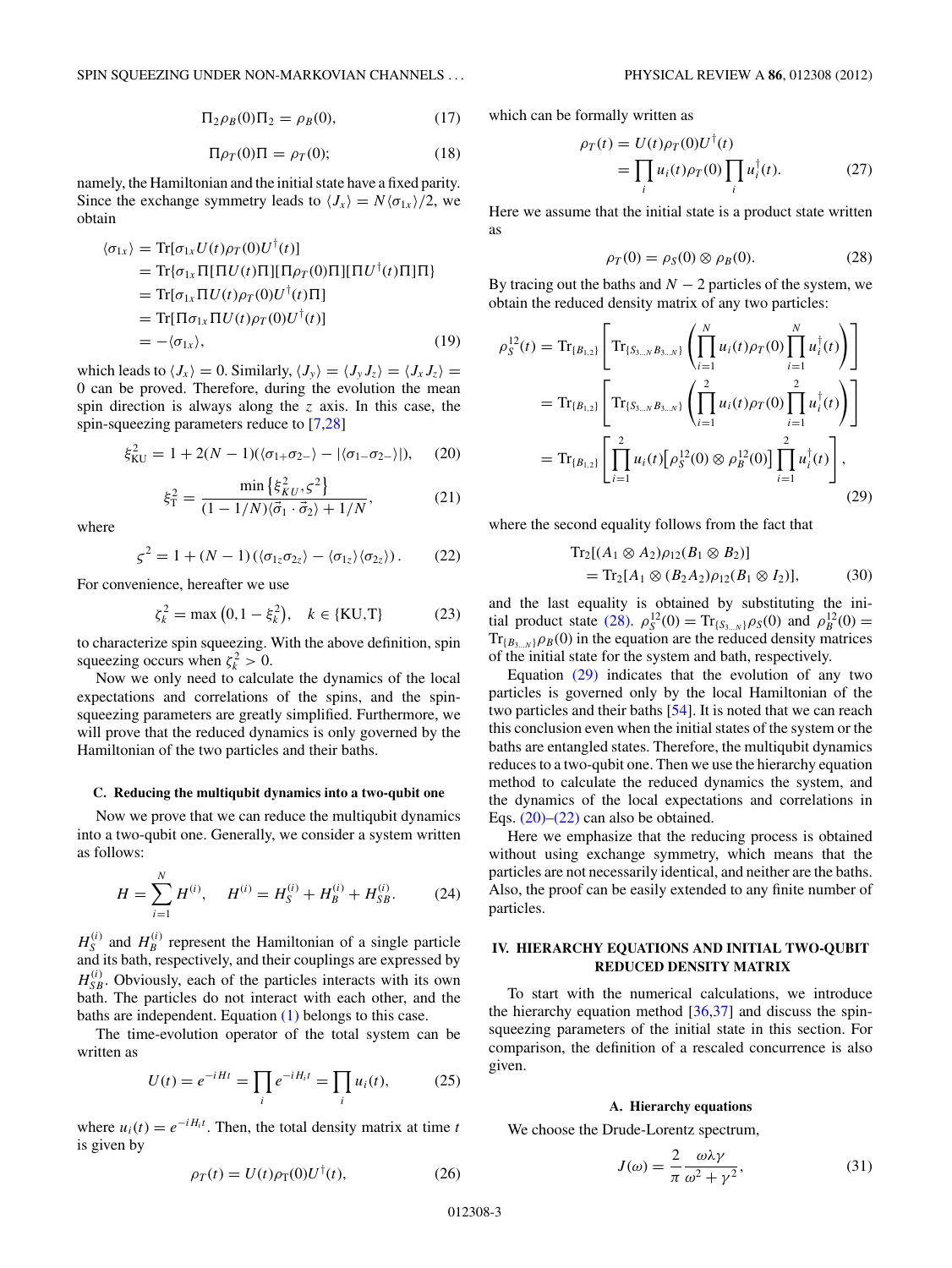<span id="page-3-0"></span>where  $\gamma$  represents the width of the spectral distribution of the bath mode and *λ* can be viewed as the system-bath coupling strength. The bath correlation function for the bath operator

$$
B_{\alpha}(t) = \sum_{k} g_{\alpha k} (b_{k}^{\dagger} e^{i\omega_{k}t} + b_{k} e^{-i\omega_{k}t})
$$
 (32)

is given by [\[37\]](#page-6-0)

$$
\langle B_{\alpha}(t)B_{\alpha}(\tau)\rangle = \sum_{n=0}^{\infty} c_n e^{-\nu_n|t-\tau|},
$$
\n(33)

where

$$
\nu_n = \frac{2\pi n}{\beta} (1 - \delta_{n0}) + \gamma \delta_{n0}
$$
\n(34)

is the *k*th Matsubara frequency and

$$
c_n = \frac{4\lambda\gamma}{\beta} \frac{v_n}{v_n^2 - \gamma^2} (1 - \delta_{n0}) + \lambda\gamma \left[ \cot\left(\frac{\beta\gamma}{2}\right) - i \right] \delta_{n0} \quad (35)
$$

are the expansion coefficients.

With the Drude-Lorentz spectrum, the hierarchy equations become

$$
\dot{\rho}_{\vec{n}} = -[iH_{S}^{\times} + (\vec{n}_{1} + \vec{n}_{2}) \cdot \vec{v}]\rho_{\vec{n}} \n- \sum_{\alpha=1}^{2} \sum_{k=0}^{M} \left( \frac{2\lambda}{\beta \gamma} - i\lambda - \sum_{k=0}^{M} \frac{c_{k}}{v_{k}} \right) V_{\alpha}^{\times} V_{\alpha}^{\times} \rho_{\vec{n}} \n- i \sum_{\alpha=1}^{2} \sum_{k=0}^{M} n_{\alpha k} (c_{k} V_{\alpha} \rho_{\vec{n} - \vec{e}_{\alpha k}} - c_{k}^{*} \rho_{\vec{n} - \vec{e}_{\alpha k}} V_{\alpha}) \n- i \sum_{\alpha=1}^{2} \sum_{k=0}^{M} V_{\alpha}^{\times} \rho_{\vec{n} + \vec{e}_{\alpha k}},
$$
\n(36)

where

$$
\vec{n} = (\vec{n}_1, \vec{n}_2) = (n_{10}, \dots, n_{1M}, n_{20}, \dots, n_{2M}) \tag{37}
$$

is a  $2(M + 1)$ -dimensional vector, a concatenation of two  $(M + 1)$ -dimensional vectors  $\vec{n}_1$  and  $\vec{n}_2$ . The vectors  $\vec{v}$  =  $(v_0, \ldots, v_M)$  and  $\vec{e}_{\alpha k}$  are defined as  $2(M + 1)$  -dimensional vectors with only 1 in the  $\alpha k$  place and 0's in other places. Note that this equation is slightly different and essentially the same as that given in Ref. [\[37\]](#page-6-0).

#### **B. Initial two-qubit reduced density matrix**

To solve Eq. (36), we need to know the initial state. Since the mean spin of the initial state  $(4)$  is along the *z* direction, the two-qubit reduced density matrix can be written in a blockdiagonal form [\[7\]](#page-5-0):

$$
\rho_{12} = \begin{pmatrix} v_+ & u^* \\ u & v_- \end{pmatrix} \oplus \begin{pmatrix} w & y \\ y & w \end{pmatrix} \tag{38}
$$

in the basis  $\{|00\rangle, |11\rangle, |01\rangle, |10\rangle\}$ , where

$$
v_{\pm} = (1 \pm 2\langle \sigma_{1z} \rangle + \langle \sigma_{1z} \sigma_{2z} \rangle)/4, \tag{39}
$$

$$
w = (1 - \langle \sigma_{1z} \sigma_{2z} \rangle) / 4, \tag{40}
$$

$$
u = \langle \sigma_{1-} \sigma_{2-} \rangle, \tag{41}
$$

$$
y = \langle \sigma_{1+} \sigma_{2-} \rangle. \tag{42}
$$

We notice that if  $\langle \sigma_{1+} \sigma_{2-} \rangle$ ,  $\langle \sigma_{1-} \sigma_{2-} \rangle$ ,  $\langle \sigma_{1z} \rangle$ , and  $\langle \sigma_{1z} \sigma_{2z} \rangle$  are known, the density matrix is determined. For the one-axis twisted state, we have [\[7\]](#page-5-0)

$$
\langle \sigma_z \rangle = -\cos^{N-1} \left( \frac{\theta}{2} \right),\tag{43}
$$

$$
\langle \sigma_{1z} \sigma_{2z} \rangle = \frac{1}{2} (1 + \cos^{N-2} \theta), \tag{44}
$$

$$
\langle \sigma_{1+} \sigma_{2-} \rangle = \frac{1}{8} (1 - \cos^{N-2} \theta), \tag{45}
$$

$$
\langle \sigma_{1} - \sigma_{2-} \rangle = -\frac{1}{8} (1 - \cos^{N-2} \theta)
$$

$$
- \frac{i}{2} \sin \left( \frac{\theta}{2} \right) \cos^{N-2} \left( \frac{\theta}{2} \right). \tag{46}
$$

Employing the equations above, we obtain the initial two-qubit reduced density matrix in Eq.  $(38)$ . Then we use Eq.  $(36)$ to calculate the dynamics of the reduced density matrix numerically.

Meanwhile, we can also use Eqs.  $(43)$ – $(46)$  to discuss the spin-squeezing parameters for the initial state. For the initial state  $(4)$ , we obtain

$$
\zeta_{\text{KU}}^2(0) = \zeta_{\text{T}}^2(0) = \frac{1}{4} \left\{ \left[ (1 - \cos^{N-2}\theta)^2 + 16\sin^2\left(\frac{\theta}{2}\right) \right. \right. \times \cos^{2N-4}\left(\frac{\theta}{2}\right) \right\}^{1/2} - 1 + \cos^{N-2}\theta \left\}, \quad (47)
$$

which implies that the two spin-squeezing parameters for the initial state coincide.

It is known that spin squeezing has close relations with concurrence if the state of the collective spin system lies in the  $J = N/2$  sector [\[50\]](#page-6-0), such as the initial state of the system. During the decoherence, the state of the system does not lie in the  $J = N/2$  sector any longer. It is necessary to compare the behaviors of spin squeezing and pairwise entanglement.

The concurrence is defined as [\[55\]](#page-6-0)

$$
C = \max(0, \lambda_1 - \lambda_2 - \lambda_3 - \lambda_4), \tag{48}
$$

where  $\lambda_1 \geq \lambda_2 \geq \lambda_3 \geq \lambda_4$  are the square roots of eigenvalues of  $\tilde{\rho}\rho$ . Here  $\rho$  is the reduced density matrix of the system, and

$$
\tilde{\rho} = (\sigma_y \otimes \sigma_y) \rho^*(\sigma_y \otimes \sigma_y), \tag{49}
$$

where  $\rho^*$  is the conjugate of  $\rho$ .

For the reduced density matrix of  $(38)$ , the concurrence is given by  $[56]$ 

$$
C = 2 \max\{0, |u| - w, y - \sqrt{v_{+}v_{-}}\}.
$$
 (50)

Therefore, we can also obtain the concurrence of the initial state by employing Eqs. (39)–(46).

For convenience, here we use a rescaled concurrence

$$
C_r = (N-1)C,\t(51)
$$

and thus  $C_r(0) = \zeta_{\text{KU}}^2(0) = \zeta_{\text{T}}^2(0)$ . Then we know that the two spin-squeezing parameters and the rescaled concurrence are the same for the initial state.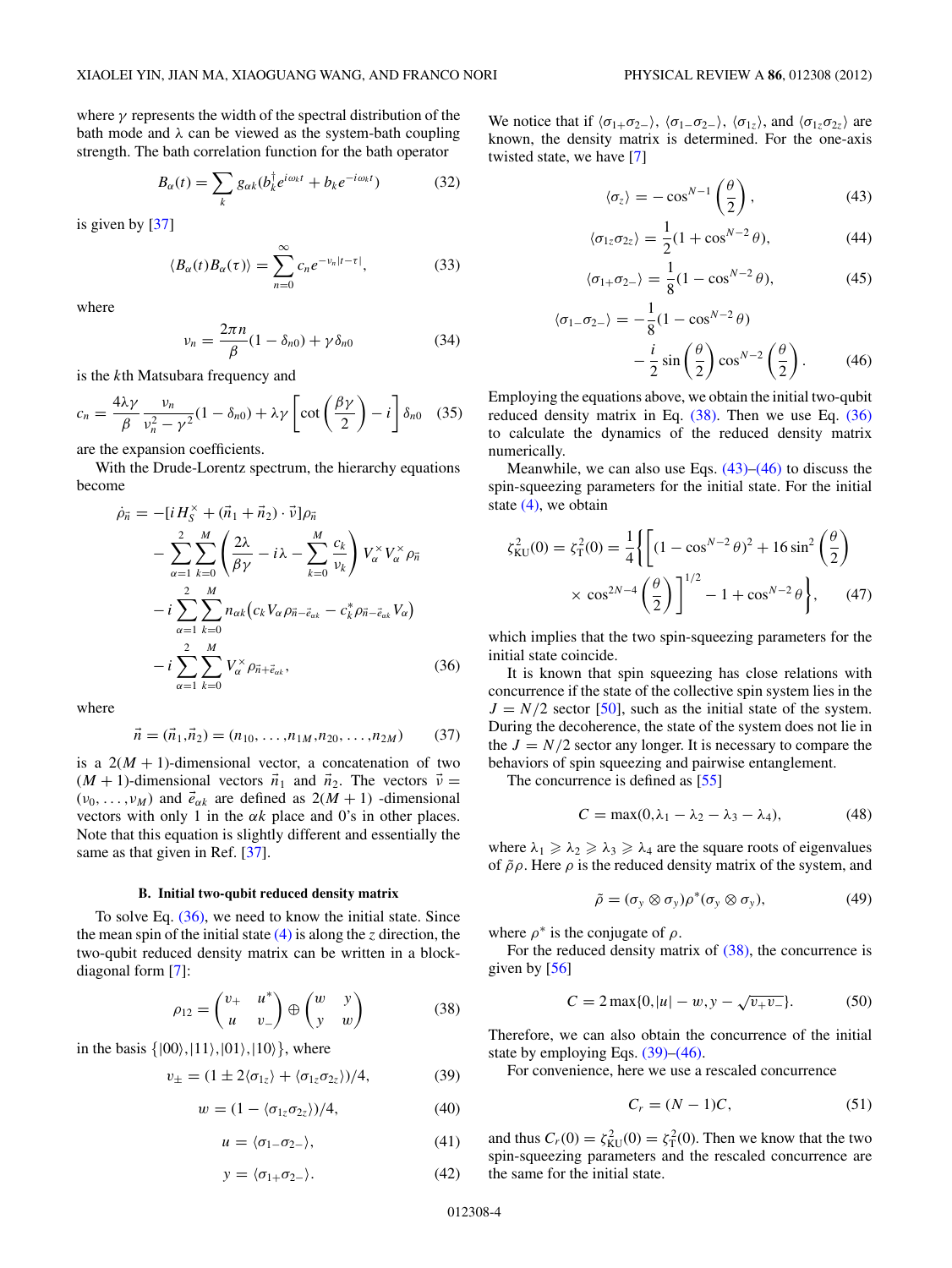# <span id="page-4-0"></span>**V. SPIN SQUEEZING AND CONCURRENCE UNDER DECOHERENCE**

The initial one-axis twisted state considered in this work is a symmetric state which can be expressed as a superposition of symmetric Dicke states. In other words, the *N* qubits behave effectively like a large spin *N/*2. After decoherence, not only will the symmetric Dicke states be populated but also states with lower symmetry. Therefore, it is not sufficient to describe the system with only an  $(N + 1)$ -dimensional space. However, the exchange symmetry is not affected by the decoherence. In other words, a state with exchange symmetry does not necessarily belong to the maximally symmetric space [\[57\]](#page-6-0). Now by employing the hierarchy equation method, we calculate the spin-squeezing parameters and the rescaled concurrence under decoherence and compare their behaviors.

As an example, we set the initial state given in Eq. [\(47\)](#page-3-0) with  $\theta = \pi/10$ . The parameters of the Drude-Lorentz spectrum in Eq. [\(31\)](#page-2-0) are chosen to be  $\lambda = 0.03\omega_0$  and  $\gamma = 0.15\omega_0$ . In this section, we study the effects of the particle number *N* and bath temperature *T* on the dynamics of spin squeezing and concurrence.

Figures 1(a) and 1(b) show the time evolution of  $\zeta_{\text{KU}}^2$ ,  $\zeta_{\rm T}^2$ , and *C<sub>r</sub>* with two different particle numbers,  $N = 10$ and *N* = 20. The inverse temperature is set to  $\beta = 4/\omega_0$ . Figures  $1(a)$  and  $1(b)$  show that the decay rate of  $C_r$  increases with *N*. Although the rescaled concurrence of the initial state for  $N = 20$  is larger than that for  $N = 10$ , it vanishes earlier. Also, the revival, after a sudden vanishing, becomes weaker with increasing *N*. Both  $\zeta_{\text{KU}}^2$  and  $\zeta_{\text{T}}^2$  decay in an oscillatory way. We observe that  $\zeta_1^2$  vanishes suddenly, while, interestingly,  $\zeta_{\text{KU}}^2$  decays to zero asymptotically  $(t \to \infty)$ , as shown in the insets. Comparing Figs.  $1(a)$  and  $1(b)$ , we find that for spin squeezing, the vanishing time changes little with increasing *N*.

Now we focus on the effects of the bath temperature on the dynamics of spin squeezing and rescaled concurrence, which



FIG. 1. (Color online) Time evolution of the spin-squeezing parameters  $\zeta_{\text{KU}}^2$  and  $\zeta_{\text{T}}^2$  and the rescaled concurrence  $C_r$  as a function of dimensionless quantity  $\omega_0 t$  for (a)  $N = 10$  and (b)  $N = 20$ . The inverse temperature is taken as  $\beta = 4/\omega_0$ . The insets show the magnifications in the region where  $\zeta_{\text{KU}}^2$  nearly vanishes. The horizontal *x* axes are logarithmic, but the inset *x* axes are linear.



FIG. 2. (Color online) Time evolution of the rescaled concurrence as a function of dimensionless quantity  $\omega_0 t$  for different values of the inverse temperature *β*. Here, we choose *N* = 10.

are shown by Figs. 2– [4.](#page-5-0) These figures are plotted with a fixed particle number  $N = 10$  and different temperature T. Here we choose the inverse temperature  $\beta = 4/\omega_0, 3/\omega_0, 2.5/\omega_0, 2/\omega_0$ , and we particularly take  $\beta = 0.5/\omega_0$  for  $\zeta_{\text{KU}}^2$ . First, let us discuss the time evolutions of  $C_r$ , which are shown in Fig. 2. As expected,  $C_r$  is suppressed with increasing temperature. When we choose a low temperature, such as  $\beta = 4/\omega_0$ ,  $C_r$  decays with multiple revivals. When the temperature increases, the revivals become weaker. *Cr* even vanishes completely without revival when  $\beta = 1/\omega_0$ .

The spin squeezing is also suppressed with increasing *T* . As shown in Fig. 3,  $\zeta_{\text{KU}}^2$  decays without sudden vanishing and approaches zero asymptotically  $(t \to \infty)$  when temperature is not high enough, which is shown in the inset. Interestingly, when the temperature reaches  $\beta = 0.5/\omega_0$ ,  $\zeta_{\text{KU}}^2$  decays to zero quickly and suddenly without revival. The behavior is quite different from  $C_r$ . However,  $\zeta_T^2$  decays and suddenly vanishes even with low temperature, as shown in Fig. [4,](#page-5-0) which is similar to  $C_r$ .

From the comparison, although they have close relations, we find that spin squeezing is not a satisfactory indicator of



FIG. 3. (Color online) Time evolution of the spin-squeezing parameter  $\zeta_{\text{KU}}^2$  as a function of dimensionless quantity  $\omega_0 t$  for different values of  $\beta$ , with  $N = 10$ . The inset shows the magnification in the region where *t* is large.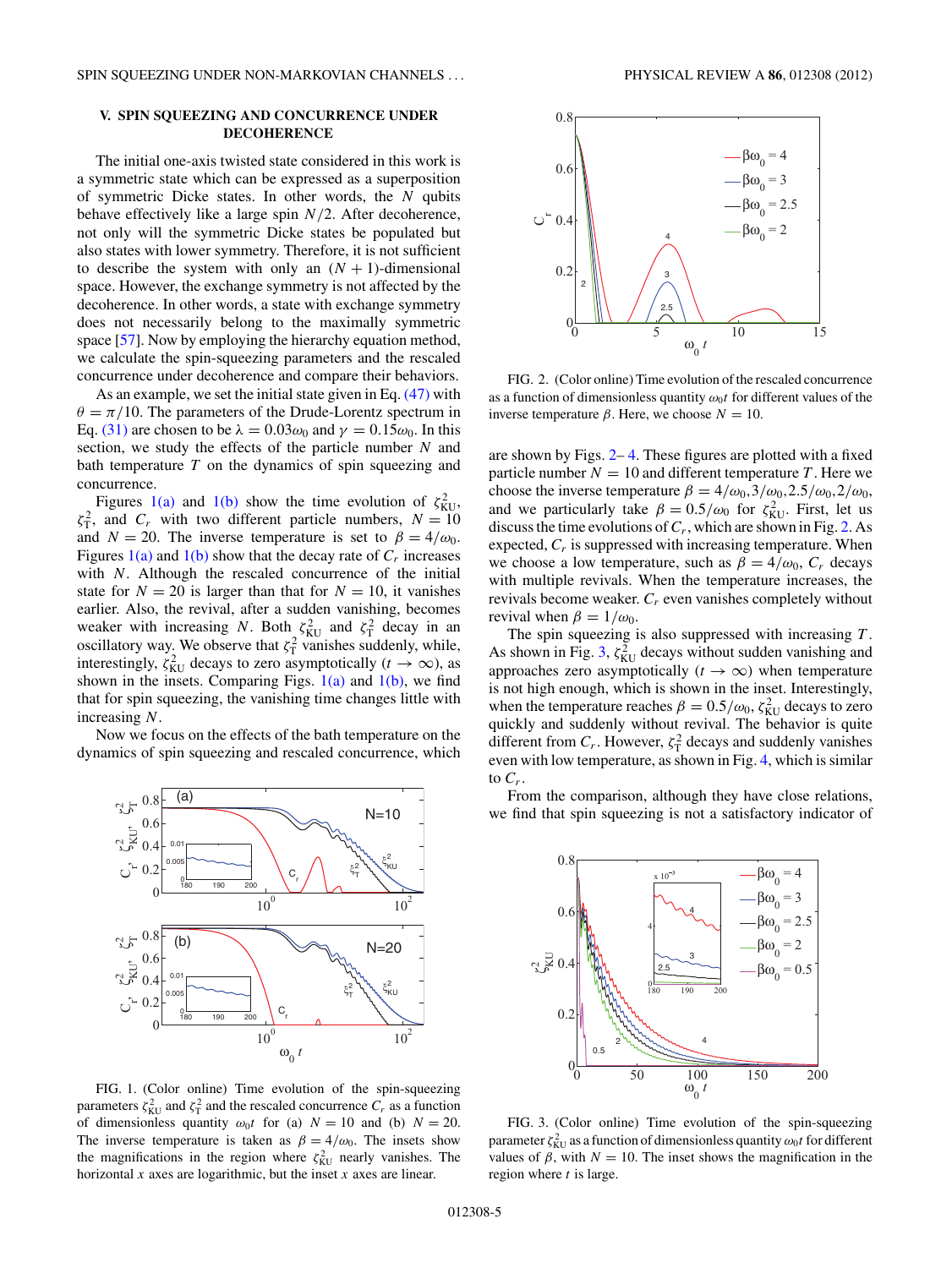<span id="page-5-0"></span>

FIG. 4. (Color online) Time evolution of the spin-squeezing parameter  $\zeta_1^2$  as a function of dimensionless quantity  $\omega_0 t$  for different values of  $\beta$ , with  $N = 10$ .

pairwise entanglement under decoherence for the open system. Also, it is noted that instead of decreasing monotonically, the spin squeezing and concurrence both decay with oscillations. There is a theorem that entanglement does not increase under local operations and classical communication (LOCC). However, the oscillations of the concurrence do not violate the theorem. Actually, only the process from  $t_0(t_0 = 0) \rightarrow$  $t(t > 0)$  is an LOCC, while the process from an intermediate time  $t'(t' > 0)$  to  $t(t > t')$  is not an LOCC. As we know, a process is called an LOCC only if it can be expressed as [\[58\]](#page-6-0)

$$
\rho \to \sum_{\mu} K_{\mu} \rho K_{\mu}^{\dagger}, \tag{52}
$$

where  $K_{\mu} = \otimes_{i=1}^{N} l_{\mu}^{i}$  are the Kraus operators and  $l_{\mu}^{i}$  is a local operation on particle *i*, with  $\sum_{\mu} l_{\mu}^{i}$  $^{\dagger}l_{\mu}^{i} \leqslant 1$ . It is evident that, if the dynamics of an open system can be expressed as Eq.  $(52)$ , the system and bath should be initially separated. Obviously, the process from  $t_0 \rightarrow t$  in our work is an LOCC since Eq. [\(2\)](#page-1-0) is a product state. As we can see from Figs. [1](#page-4-0) and [2,](#page-4-0) the concurrence at  $t(t > 0)$  is less than that at  $t_0$ , which implies that

the theorem is not violated. However, since our method does not involve the Born-Markov approximation, the system and bath are correlated during the evolution. Therefore, in general, a process from  $t' \rightarrow t$  cannot be expressed as Eq. (52), and it is not an LOCC. Detailed discussions are given in [\[54,59\]](#page-6-0).

### **VI. CONCLUSION**

In this work, we consider an ensemble of *N* spin-1*/*2 particles interacting with identical independent bosonic heat baths. The one-axis twisted state is chosen to be the initial state. The mean spin direction of the initial state is along the *z* axis, and it does not change during the decoherence dynamics. For the open system we consider, we proved that the multiqubit dynamics can be reduced into a two-qubit one. Then we use the hierarchy equation method to study the spin squeezing and concurrence under decoherence. This is an exact method without using rotating-wave and Born-Markov approximations.

From the numerical results, we find that the decay rate of the rescaled concurrence increases with the particle number *N* as well as the bath temperature *T* , and the revivals become weaker over time. For the spin squeezing, it is suppressed with increasing temperature, as expected, while the vanishing time changes little with *N*. The spin-squeezing parameter  $\zeta_{\text{KU}}^2$  vanishes asymptotically with low bath temperature and disappears suddenly when bath temperature is high enough. Interestingly,  $\zeta_T^2$  vanishes suddenly even when bath temperature is low, which is similar to *Cr*.

### **ACKNOWLEDGMENTS**

The authors thank Z. W. Zhou for valuable discussions. X. Wang acknowledges support from the NFRPC through Grant No. 2012CB921602 and the NSFC through Grants No. 11025527 and No. 10935010. F. Nori acknowledges partial support from the LPS, NSA, ARO, NSF Grant No. 0726909, JSPS-RFBR Contract No. 09-02-92114, Grant-in-Aid for Scientific Research (S), MEXT Kakenhi on Quantum Cybernetics, and the JSPS through its FIRST program.

- [1] M. Kitagawa and M. Ueda, Phys. Rev. A **47**[, 5138 \(1993\).](http://dx.doi.org/10.1103/PhysRevA.47.5138)
- [2] D. J. Wineland, J. J. Bollinger, W. M. Itano, and D. J. Heinzen, [Phys. Rev. A](http://dx.doi.org/10.1103/PhysRevA.50.67) **50**, 67 (1994).
- [3] A. Sørensen, L.-M. Duan, J. I. Cirac, and P. Zoller, [Nature](http://dx.doi.org/10.1038/35051038) (London) **409**[, 63 \(2001\).](http://dx.doi.org/10.1038/35051038)
- [4] G. Tóth, C. Knapp, O. Gühne, and H. J. Briegel, *[Phys. Rev. Lett.](http://dx.doi.org/10.1103/PhysRevLett.99.250405)* **99**[, 250405 \(2007\).](http://dx.doi.org/10.1103/PhysRevLett.99.250405)
- [5] G. Tóth, C. Knapp, O. Gühne, and H. J. Briegel, *[Phys. Rev. A](http://dx.doi.org/10.1103/PhysRevA.79.042334)* **79**[, 042334 \(2009\).](http://dx.doi.org/10.1103/PhysRevA.79.042334)
- [6] A. Sørensen and K. Mølmer, [Phys. Rev. Lett.](http://dx.doi.org/10.1103/PhysRevLett.83.2274) **83**, 2274 (1999).
- [7] X. Wang and B. C. Sanders, Phys. Rev. A **68**[, 012101 \(2003\).](http://dx.doi.org/10.1103/PhysRevA.68.012101)
- [8] J. Ma, X. Wang, C. P. Sun, and F. Nori, [Phys. Rep.](http://dx.doi.org/10.1016/j.physrep.2011.08.003) **509**, 89 [\(2011\).](http://dx.doi.org/10.1016/j.physrep.2011.08.003)
- [9] O. Gühne and G. Tóth, *[Phys. Rep.](http://dx.doi.org/10.1016/j.physrep.2009.02.004) 474, 1 (2009).*
- [10] L. Amico, R. Fazio, A. Osterloh, and V. Vedral, [Rev. Mod. Phys.](http://dx.doi.org/10.1103/RevModPhys.80.517) **80**[, 517 \(2008\).](http://dx.doi.org/10.1103/RevModPhys.80.517)
- [11] R. Horodechi, P. Horodechi, M. Horodechi, and K. Horodechi, [Rev. Mod. Phys.](http://dx.doi.org/10.1103/RevModPhys.81.865) **81**, 865 (2009).
- [12] C. Genes, P. R. Berman, and A. G. Rojo, [Phys. Rev. A](http://dx.doi.org/10.1103/PhysRevA.68.043809) **68**, 043809 [\(2003\).](http://dx.doi.org/10.1103/PhysRevA.68.043809)
- [13] T. Fernholz, H. Krauter, K. Jensen, J. F. Sherson, A. S. Sørensen, and E. S. Polzik, [Phys. Rev. Lett.](http://dx.doi.org/10.1103/PhysRevLett.101.073601) **101**, 073601 [\(2008\).](http://dx.doi.org/10.1103/PhysRevLett.101.073601)
- [14] T. Takano, M. Fuyama, R. Namiki, and Y. Takahashi, *[Phys. Rev.](http://dx.doi.org/10.1103/PhysRevLett.102.033601)* Lett. **102**[, 033601 \(2009\).](http://dx.doi.org/10.1103/PhysRevLett.102.033601)
- [15] D. Ulam-Orgikh and M. Kitagawa, [Phys. Rev. A](http://dx.doi.org/10.1103/PhysRevA.64.052106) **64**, 052106 [\(2001\).](http://dx.doi.org/10.1103/PhysRevA.64.052106)
- [16] X. Wang, [Phys. Lett. A](http://dx.doi.org/10.1016/j.physleta.2004.08.019) **331**, 164 (2004).
- [17] X. Yin, X. Wang, J. Ma, and X. Wang, [J. Phys. B](http://dx.doi.org/10.1088/0953-4075/44/1/015501) **44**, 015501 [\(2011\).](http://dx.doi.org/10.1088/0953-4075/44/1/015501)
- [18] A. Andre, A. S. Sørensen, and M. D. Lukin, [Phys. Rev. Lett.](http://dx.doi.org/10.1103/PhysRevLett.92.230801) **92**, [230801 \(2004\).](http://dx.doi.org/10.1103/PhysRevLett.92.230801)